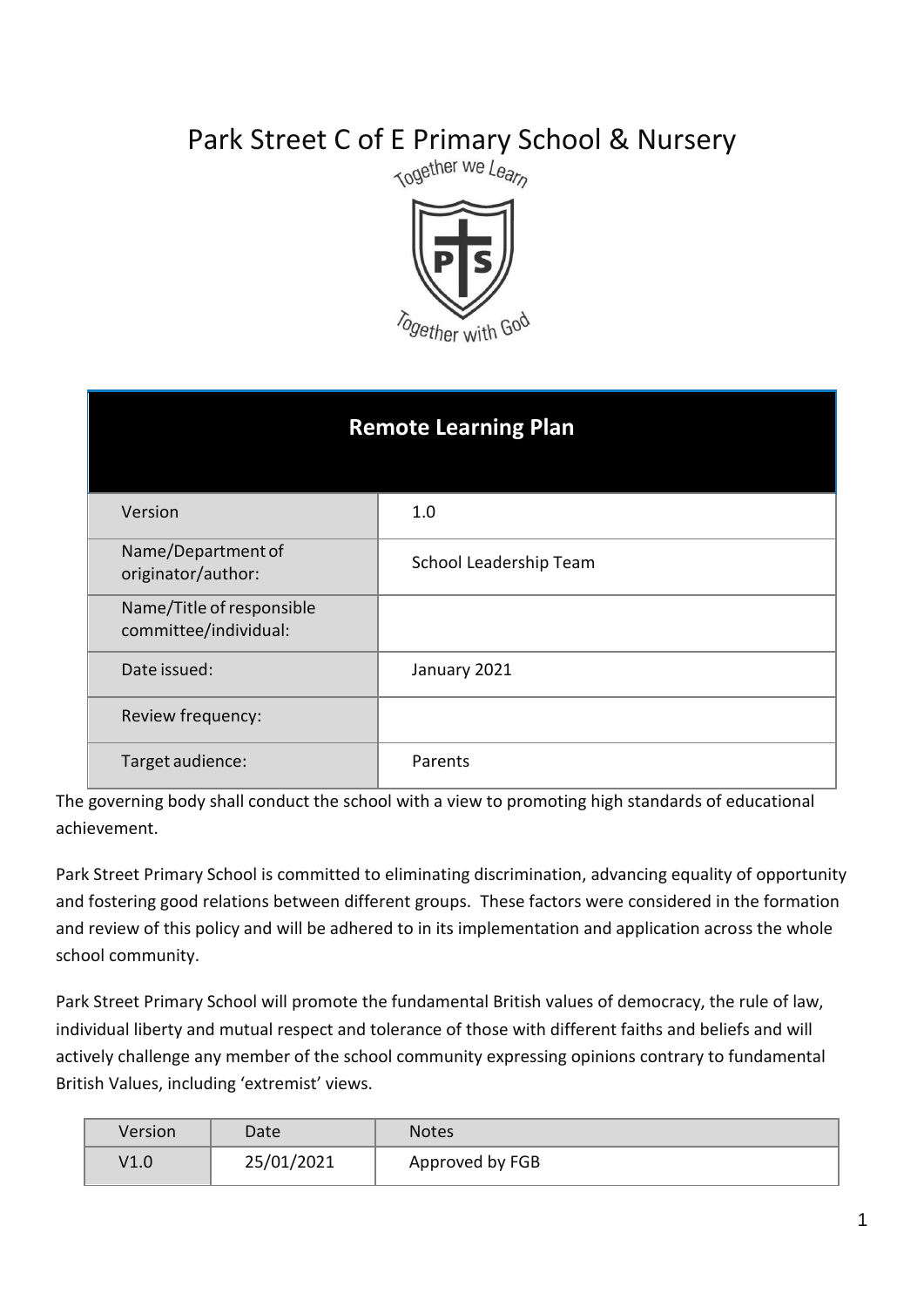Park Street C of E Primary and Nursery School is determined to work to ensure we do the best possible to minimise any falling behind in learning during the period of school closure and the impact of the Covid virus.

We aim to mirror as far as possible, learning for children at home with the learning of children at school. We believe the maintenance of regular, routine learning will support the well-being of our pupils and their personal sense of achievement.

We appreciate in current times, learning may be interrupted by the impact of illness or other home priorities and realise that the remote learning offer may need to be adjusted as parents/carers manage different circumstances.

The remote learning planned is offered, not prescribed. Our priority is to maintain children's engagement with their learning and pride in their achievements.

## **What should my child expect from immediate remote education in the first day or two of pupils being sent home?**

If school is open to all children, it may be that the first couple days, home learning looks different whilst teachers respond to individual needs. Provision will be in the form of a paper pack for collection from the second day of absence.

# **Following the first few days of remote education, will my child be taught broadly the same curriculum as they would if they were in school?**

We aim to keep the content of teaching as close as possible to what the children would receive in school to ensure children continue to build on prior learning, progress to secure new learning and have opportunity to apply their learning creatively and through problem solving.

Where school is open and your child is self-isolating and well enough to continue with leaning, the class teacher will issue a paper based home learning pack. As we move to expanding the use of Microsoft Teams, we aim to additionally, set home learning assignments that can be 'turned in' to the class teacher. The class teacher will 'check in' with children at home either by a phone call or through a 'Teams' meeting.

In the event of school closure, for Monday morning, a timetable of learning will be published on the school website for each KS1 and KS2 year group. A suggested timetable will detail learning for each day of the week and all learning tasks will be linked to a learning objective. A separate remote learning plan will be published designed for the Nursery and Reception children.

For Key Stage 1 and 2 children, there will be a daily menu of core subjects (Maths and English) and a daily physical activity. In addition, there will weekly learning tasks linked to other areas of the curriculum e.g. RE, science, history, art in line with the school's long term curriculum plans. We know children work at a different pace, so some will work through tasks quicker than others. Sometimes tasks will have an optional additional task, but there is not an expectation for any additional challenge to be completed by all children. Where the school's long-term curriculum plan is adjusted, curriculum learning for the subject will be 'blocked' into a day or week focus of teaching e.g. 'French Week.'

The school will use Microsoft 'Teams' to support 'live' teacher links with their class. Initially, these will be delivered as a weekly class 'meeting', quiz and story time. We will move to wider use of 'Teams' to instruct pupils, provide feedback and answer questions and to support individual learning e.g. intervention support for SEND pupils.

It is expected that teachers will deliver input and instruction for learning through a variety of additional means, including recorded Power Points, Oak Academy, BBC bite size and school based resources e.g. Purple Mash,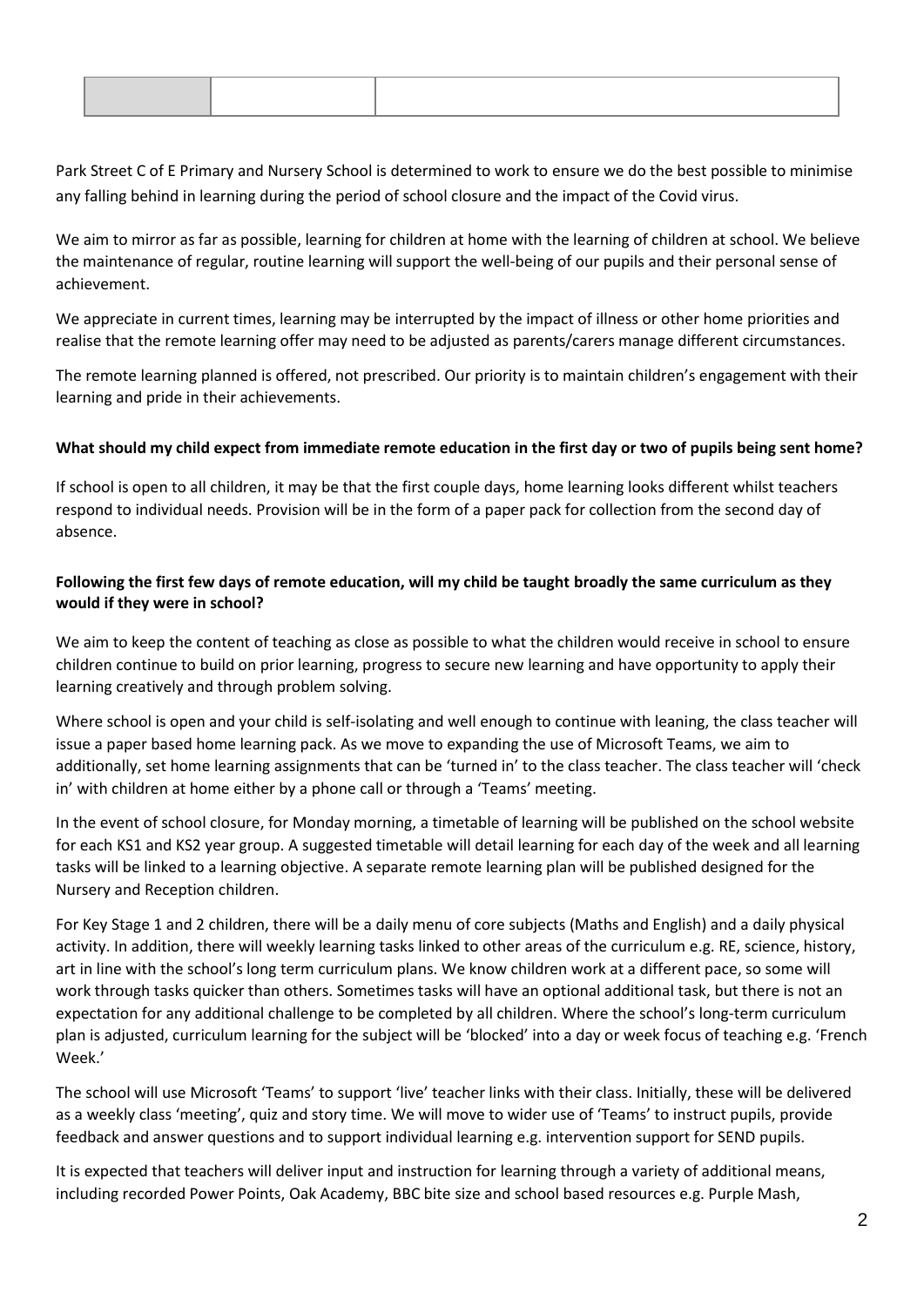Mathletics, Charanga (music). Some learning will be in the form of worksheets but parents are not expected to print these, learning can be recorded on paper.

For EYFS children, a broad and balanced curriculum will be maintained to ensure children do not miss out on the learning objectives being taught in class, reducing the risk of missing key concepts or skills that may hinder their EYFS learning journey. Learning will make reference to new teaching and play content as well as consolidating previous playful learning too. Learning will be designed to be completed in the home, garden or whilst on a local walk.

For nursery children, there will be a range of weekly activities from the 7 key areas of learning. These will be a combination of practical, paper based and online activities including Purple Mash.

For Reception, there will be a menu of daily English, phonics, maths and physical development activities, some of which will be cross-curricular. Online tasks may include Purple Mash, and Mathletics. Some additional, daily activities will also be included linking to age appropriate online tasks and websites. The development of early reading skills, including phonics should be given priority here.

It is very important that younger children are given plenty of 'Learning through Play' time at home each day. More structured learning should be in short 'bursts' therefore, tasks set should be supported so that children only sit for a short time (max 15-20 mins).

# **How long can I expect work set by the school to take my child each day?**

We recognise that for some children, concentration span will vary according to their age, ability and any special educational needs. Times are a suggested minimum guide but may vary from child to child.

| Nursery     | $1 - 1.5$ hours |
|-------------|-----------------|
| Reception   | 2 hours         |
| Key Stage 1 | 3 hours         |
| Key Stage 2 | 4 hours         |

# **How will my child access any online remote education you are providing?**

The school will use Microsoft Teams to support remote learning. Children are issued with individual log in details and an Appendix M has been drawn up for Remote Learning to the school Online Safety Policy. Additional links to other online resources will be published in weekly timetables. We expect all children will access their remote learning and the school will follow up periods of absence.

# **If my child does not have digital or online access at home, how will you support them to access remote education?**

Not all children may have access to technology at home and for those children we will provide paper learning packs as outlined above. Learning packs can be collected from the school office on a weekly basis on Friday after 1.30 p.m., with completed learning being returned to the class teacher on collection of the next learning pack. The class teacher and/or support staff will make regular contact by phone with children working at home.

#### **How you will issue or lend laptops or tablets to pupils, and where parents or carers can find more information.**

The school has been issued with a small number of laptops through the Government. Parents have identified if they do not have access to an electronic device to access learning. Parents will be asked to sign a loan agreement if a device is issued for use at home. Parents should contact admin@park street.herts.sch.uk for information.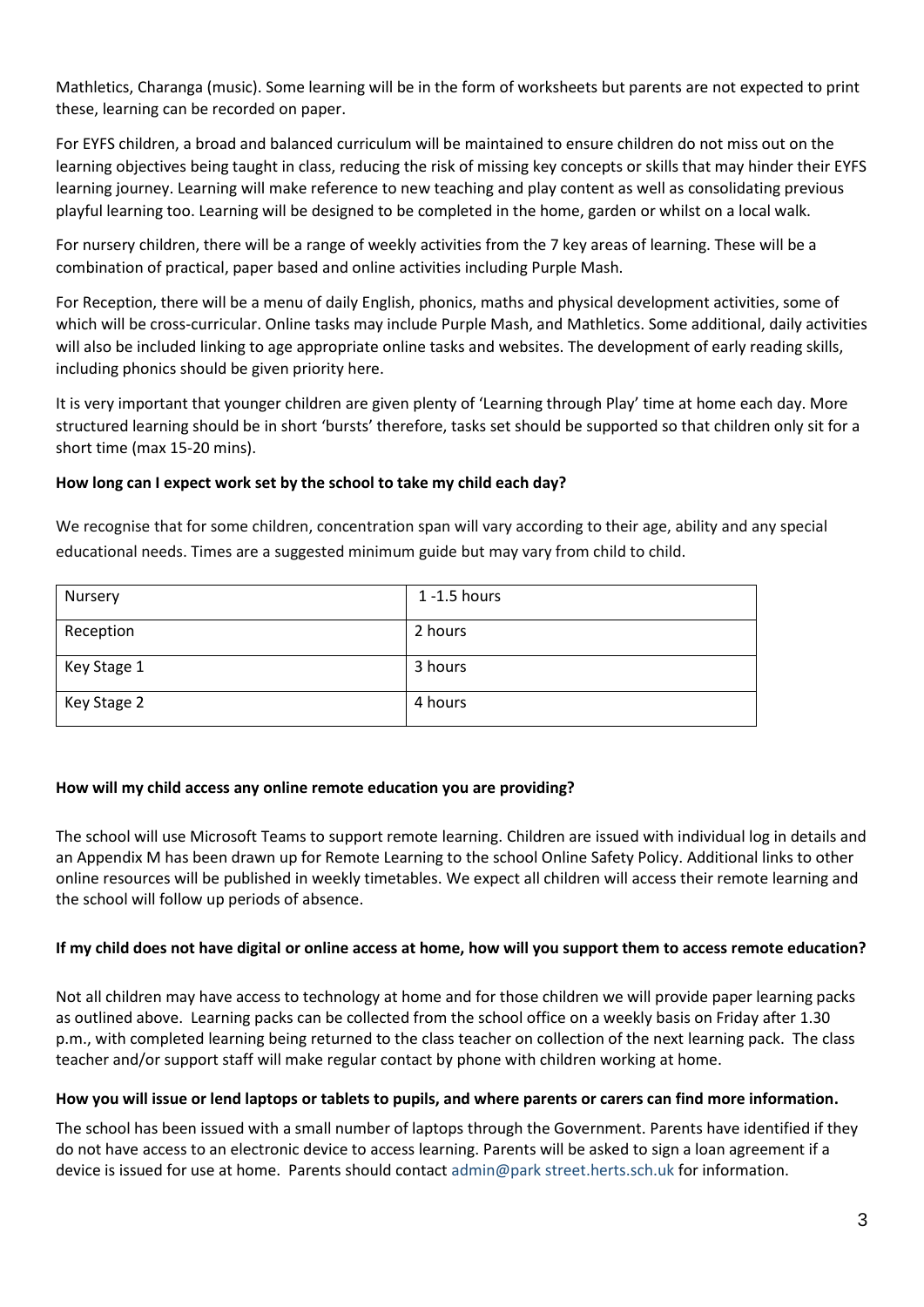## **Engagement and feedback**

We look forward to seeing learning outcomes from the children and we expect that outcomes may be sent back to teachers in different ways. For some tasks we will see written outcomes. For practical outcomes, this might be in the form of photographs e.g. of a model. It is important that wherever possible learning outcomes are fed back to the teacher so we can see how pupils are engaging and understanding their learning and to celebrate their achievements. All feedback whether verbal or written will be linked to the learning objective.

We look forward to talking to children in phone calls and hearing about their learning; their successes and what they are finding hard and extending this interaction through the use of 'Teams'. Pupils working with paper packs should return their work when new learning is collected. This will be quarantined before being reviewed.

# **What are your expectations for my child's engagement and the support that we as parents and carers should provide at home?**

We know that home learning may be a real challenge for parents/carers when they are also managing professional work and caring for siblings. Where possible, children will be best supported for learning by maintaining a routine for school work/relaxation time. Regular, short breaks are useful between tasks and having a dedicated, quiet area for working. Even though children are learning at home, we hope all parents will continue to support their child by talking to them about their learning and letting us know of any difficulties they are experiencing as well as letting us know what is working well.

## **How will you assess my child's work and progress?**

To help teachers assess how children are getting on with their learning it important we are able to view examples of their learning so we can give extra support/ plan more challenge where needed and importantly, to gain an understanding of how they are engaging with their learning. Teachers will read and view pupil outcomes, ask questions and listen to responses and use this information to inform planning.

# **How will you work with me to help my child who needs additional support from adults at home to access remote education?**

Some pupils, for example those with special educational needs and disabilities (SEND), may not be able to access remote education without support from adults at home. We acknowledge the difficulties this may place on families, and we may use any of the following to work with parents and carers to support them.

- The SENCO phoning/e mailing to speak with child/parent/carer to discuss learning and offer advice
- The SENCO signposting parents/carers to support agencies/parenting courses and online resources
- The class teacher adapting learning tasks
- The class teacher or support staff phoning the child to talk about their learning and well being
- Provide a reading book pack
- Providing adapted resources to support learning
- Use of 'Teams' meetings with pupils at home to deliver intervention linked to individual targets
- Invite parents/carers to regular APDR reviews termly
- Mental Health Lead follow up to specific requests for support

Vulnerable pupils will be offered a place in school according the Government guidelines